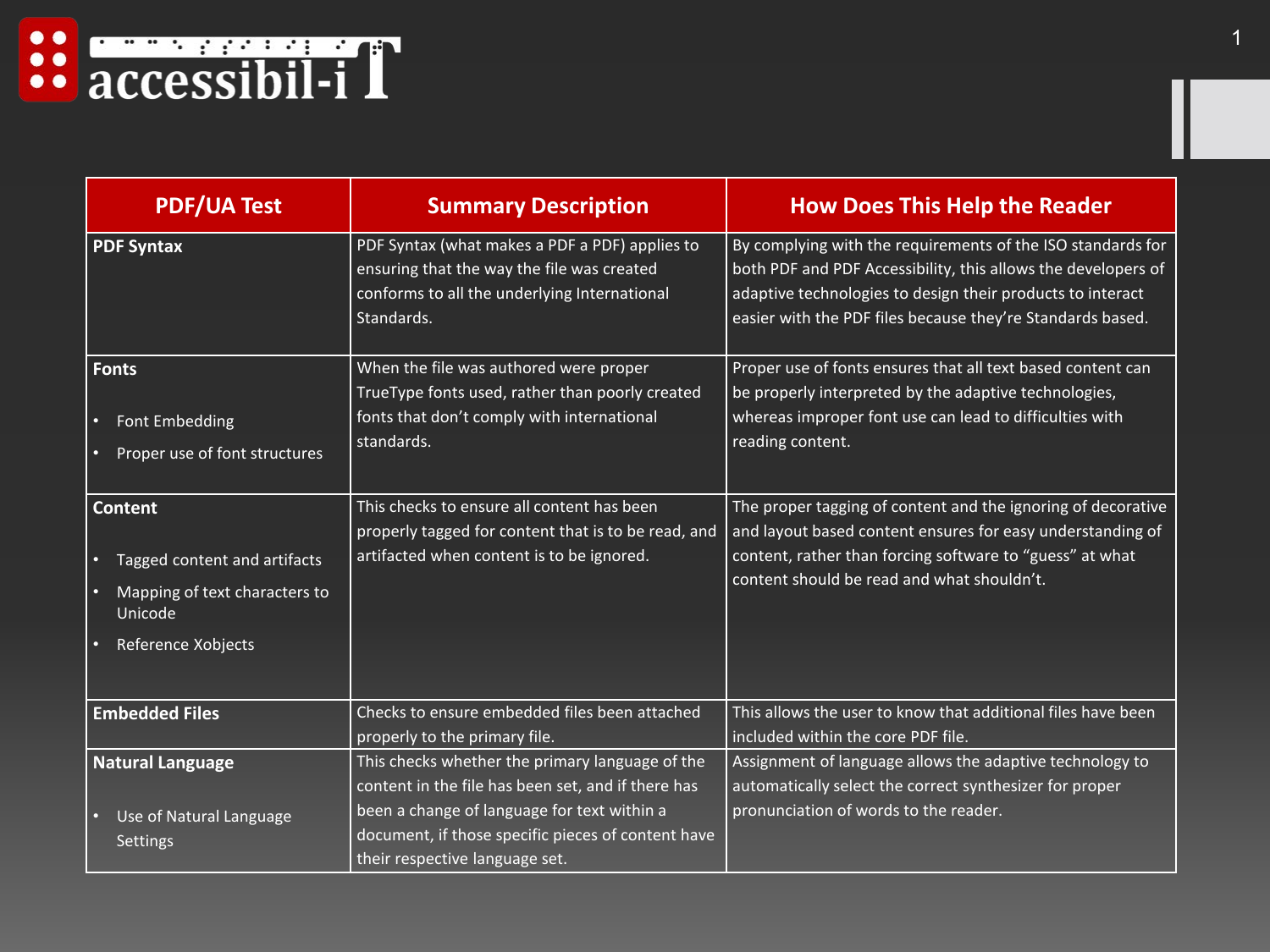

| <b>PDF/UA Test</b>                                                                                                      | <b>Summary Description</b>                                                                                                                                                                                                                                                                                 | <b>How Does This Help the Reader</b>                                                                                                                                                                                                                                                                                   |
|-------------------------------------------------------------------------------------------------------------------------|------------------------------------------------------------------------------------------------------------------------------------------------------------------------------------------------------------------------------------------------------------------------------------------------------------|------------------------------------------------------------------------------------------------------------------------------------------------------------------------------------------------------------------------------------------------------------------------------------------------------------------------|
| <b>Structure Elements</b><br>Headings<br>$\bullet$<br><b>Notes</b><br>Annotations<br>Figures<br>• Tables                | Checks to ensure that Headings have been<br>structured properly, and in order, and has the use<br>of Notes, Annotations and Figures been<br>appropriately applied, and has the structure of<br>tables been structured with proper structuring of<br>rows and columns, particularly with complex<br>tables. | Correct structuring ensures easy navigation of complex<br>content which allows adaptive technologies to skip through<br>content by selecting headings, forms figures and tables<br>which have "Hot Keys" to improve navigation for the<br>reader.                                                                      |
| <b>Structure Tree</b><br>Proper use of the 42 approved<br>structure types                                               | Checks to ensure compliant tag structures<br>properly applied to content throughout the<br>document.                                                                                                                                                                                                       | Known as "semantic markup" these tags are used to convey<br>the role that text plays so that a user who can't see the<br>layout of the page can understand the context of how<br>paragraphs relate to headings, and how many items are in a<br>list, or how data cells relate to column and row headings in<br>tables. |
| <b>Alternative Descriptions</b><br><b>Alternate Text for Figures</b><br>$\bullet$<br><b>Alternate Text for Formulas</b> | Checking to ensure text descriptions have been<br>provided for all tagged content that requires a<br>secondary description to ensure content is<br>conveyed to a user who may not be able to see<br>the content on the page.                                                                               | ALT-Text descriptions are summary descriptions of non-text<br>based content so a user who may not be able to see the<br>image is able to understand what content is contained<br>within a document, such as charts, or graphs or                                                                                       |
| <b>Alternate Field Names</b><br>Alternate descriptions for<br>annotations                                               |                                                                                                                                                                                                                                                                                                            | photographs.<br>These descriptions can also provide instructions for how a<br>form element is to be completed.                                                                                                                                                                                                         |